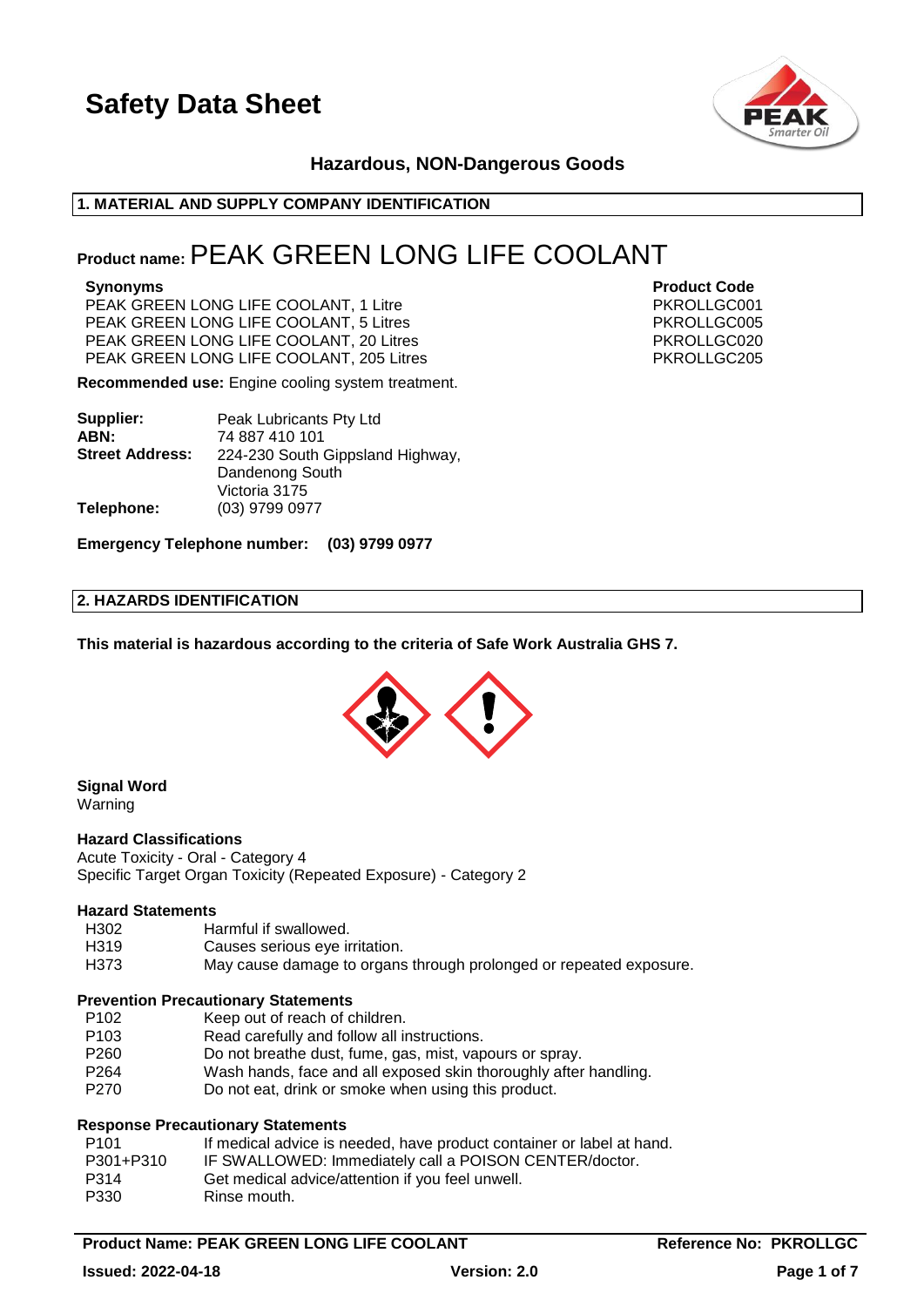

**Storage Precautionary Statement** Not allocated

#### **Disposal Precautionary Statement**

P501 Dispose of contents/container in accordance with local, regional, national and international regulations.

**Poison Schedule:** S5. Caution

### **DANGEROUS GOOD CLASSIFICATION**

Not classified as Dangerous Goods by the criteria of the "Australian Code for the Transport of Dangerous Goods by Road & Rail" and the "New Zealand NZS5433: Transport of Dangerous Goods on Land".

| CAS NO                                  | <b>PROPORTION</b>                                |
|-----------------------------------------|--------------------------------------------------|
| 3734-33-6<br>$107 - 21 - 1$<br>149-57-5 | $<$ 1 % (w/w)<br>$>60 \%$ (w/w)<br>$<$ 3 % (w/w) |
|                                         | $<$ 1 % (w/w)<br><b>Balance</b>                  |
|                                         | 100%                                             |
|                                         | 29385-43-1                                       |

### **4. FIRST AID MEASURES**

If poisoning occurs, contact a doctor or Poisons Information Centre (Phone Australia 131 126, New Zealand 0800 764 766).

**Inhalation:** Remove victim from exposure - avoid becoming a casualty. Remove contaminated clothing and loosen remaining clothing. Allow patient to assume most comfortable position and keep warm. Keep at rest until fully recovered. Seek medical advice if effects persist.

**Skin Contact:** If skin or hair contact occurs, remove contaminated clothing and flush skin and hair with running water. If swelling, redness, blistering or irritation occurs seek medical assistance.

**Eye contact:** If in eyes, hold eyelids apart and flush the eyes continuously with running water. Continue flushing until advised to stop by the Poisons Information Centre or a Doctor; or for at least 15 minutes and transport to Doctor or Hospital.

**Ingestion:** Rinse mouth with water. If swallowed, do NOT induce vomiting. Give a glass of water to drink. Never give anything by the mouth to an unconscious patient. If vomiting occurs give further water. Immediately call Poisons Centre or Doctor.

**PPE for First Aiders:** Wear safety shoes, overalls, gloves, apron, chemical goggles. Available information suggests that gloves made from nitrile rubber, polyvinyl chloride (PVC) should be suitable for intermittent contact. However, due to variations in glove construction and local conditions, the user should make a final assessment. Always wash hands before smoking, eating, drinking or using the toilet. Wash contaminated clothing and other protective equipment before storing or re-using.

**Notes to physician:** Treat symptomatically.

| <b>5. FIRE FIGHTING MEASURES</b> |  |
|----------------------------------|--|
|                                  |  |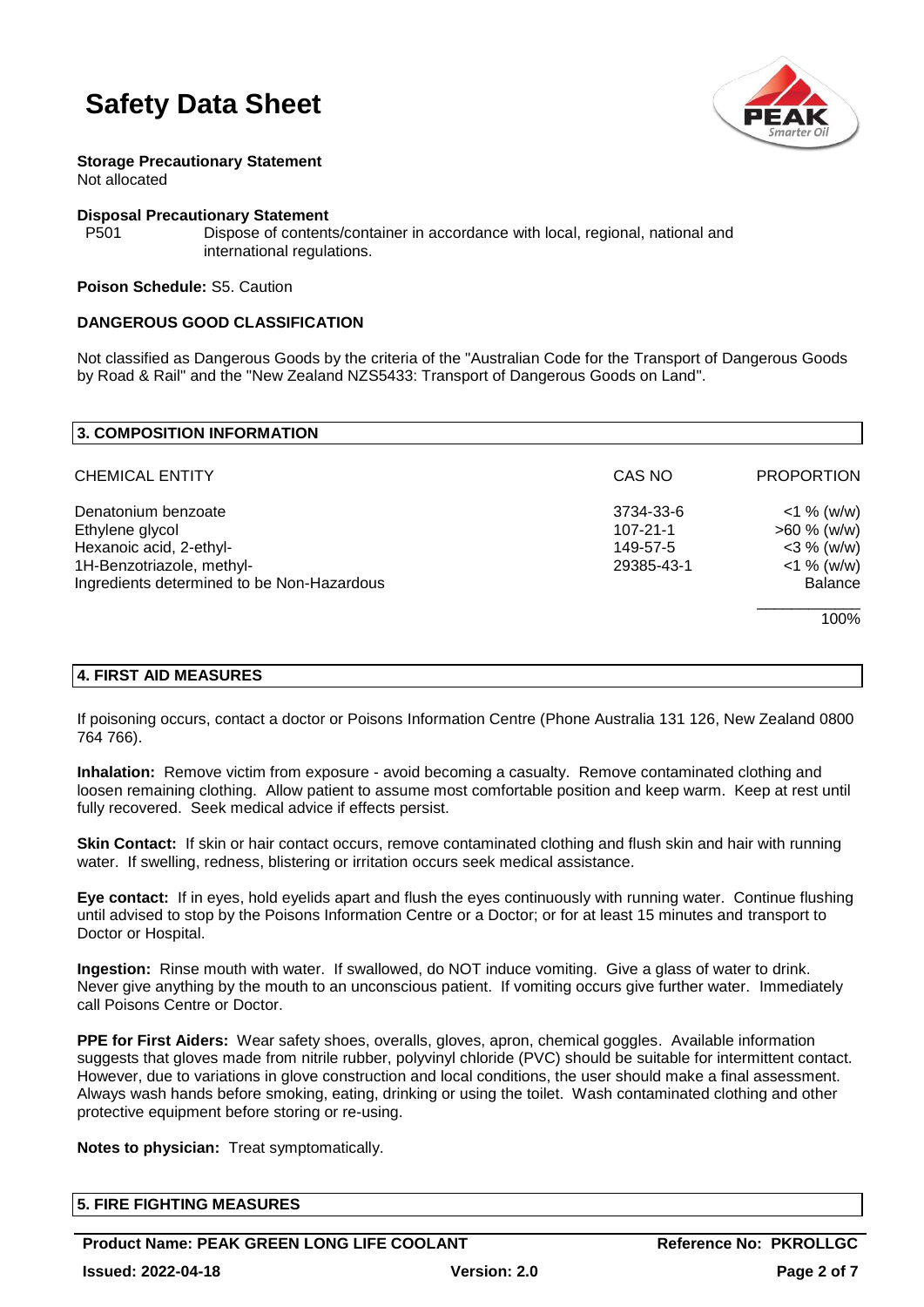

**Hazchem Code:** Not applicable.

**Suitable extinguishing media:** If material is involved in a fire use water fog (or if unavailable fine water spray), alcohol resistant foam, standard foam, dry agent (carbon dioxide, dry chemical powder).

**Specific hazards:** Non-combustible material.

**Fire fighting further advice:** Not combustible, however following evaporation of aqueous component residual material can burn if ignited.

#### **6. ACCIDENTAL RELEASE MEASURES**

#### **SMALL SPILLS**

Wear protective equipment to prevent skin and eye contamination. Avoid inhalation of vapours or dust. Wipe up with absorbent (clean rag or paper towels). Collect and seal in properly labelled containers or drums for disposal.

#### **LARGE SPILLS**

Clear area of all unprotected personnel. Slippery when spilt. Avoid accidents, clean up immediately. Wear protective equipment to prevent skin and eye contamination and the inhalation of vapours. Work up wind or increase ventilation. Contain - prevent run off into drains and waterways. Use absorbent (soil, sand or other inert material). Collect and seal in properly labelled containers or drums for disposal. If contamination of crops, sewers or waterways has occurred advise local emergency services.

#### **Dangerous Goods - Initial Emergency Response Guide No:** Not applicable

### **7. HANDLING AND STORAGE**

**Handling:** Avoid eye contact and skin contact. Avoid inhalation of vapour, mist or aerosols.

**Storage:** Store in a cool, dry, well-ventilated place and out of direct sunlight. Store away from foodstuffs. Store away from incompatible materials described in Section 10. Store away from sources of heat and/or ignition. Keep container standing upright. Keep containers closed when not in use - check regularly for leaks.

This material is a Scheduled Poison Schedule 5 (Caution) and must be stored, maintained and used in accordance with the relevant regulations.

### **8. EXPOSURE CONTROLS / PERSONAL PROTECTION**

#### **National occupational exposure limits:**

|                               | TWA    |       | <b>STEL</b> |        | <b>NOTICES</b> |
|-------------------------------|--------|-------|-------------|--------|----------------|
|                               | ppm    | mq/m3 | ppm         | mq/m3  |                |
| Ethylene glycol (particulate) | $\sim$ | 10    |             | $\sim$ | Sk             |
| Ethylene glycol (vapour)      | 20     | 52    | 40          | 104    | Sk             |

As published by Safe Work Australia.

TWA - The time-weighted average airborne concentration over an eight-hour working day, for a five-day working week over an entire working life.

STEL (Short Term Exposure Limit) - the average airborne concentration over a 15 minute period which should not be exceeded at any time during a normal eight-hour workday.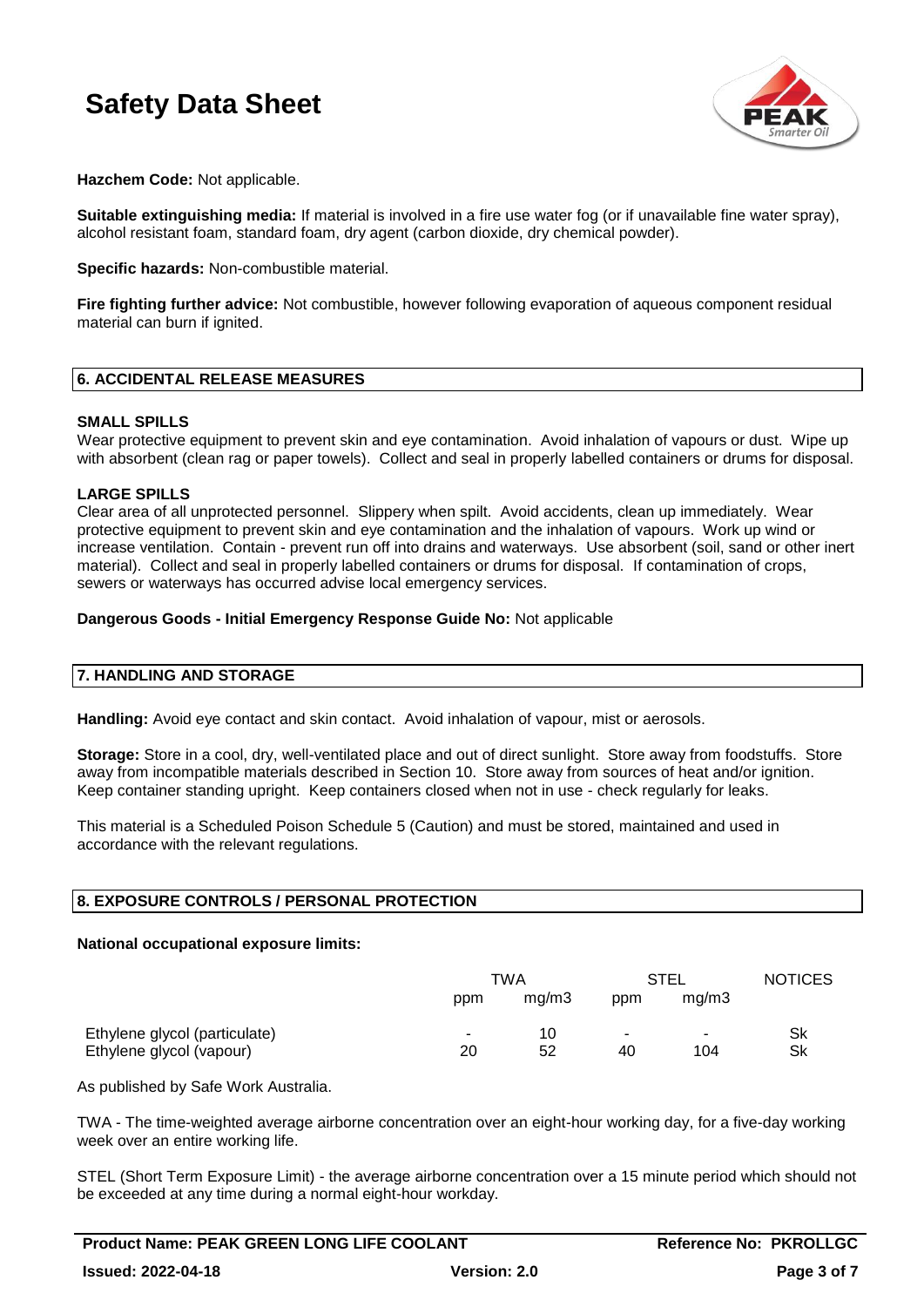

'Sk' Notice - absorption through the skin may be a significant source of exposure. The exposure standard is invalidated if such contact should occur.

These Exposure Standards are guides to be used in the control of occupational health hazards. All atmospheric contamination should be kept to as low a level as is workable. These exposure standards should not be used as fine dividing lines between safe and dangerous concentrations of chemicals. They are not a measure of relative toxicity.

If the directions for use on the product label are followed, exposure of individuals using the product should not exceed the above standard. The standard was created for workers who are routinely, potentially exposed during product manufacture.

**Biological Limit Values:** As per the "National Model Regulations for the Control of Workplace Hazardous Substances (Safe Work Australia)" the ingredients in this material do not have a Biological Limit Allocated.

**Engineering Measures:** Ensure ventilation is adequate to maintain air concentrations below Exposure Standards. Use only in well ventilated areas. Use with local exhaust ventilation or while wearing appropriate respirator. Vapour heavier than air - prevent concentration in hollows or sumps. Do NOT enter confined spaces where vapour may have collected.

**Personal Protection Equipment:** SAFETY SHOES, OVERALLS, GLOVES, APRON, CHEMICAL GOGGLES.

Personal protective equipment (PPE) must be suitable for the nature of the work and any hazard associated with the work as identified by the risk assessment conducted.

Wear safety shoes, overalls, gloves, apron, chemical goggles. Available information suggests that gloves made from nitrile rubber, polyvinyl chloride (PVC) should be suitable for intermittent contact. However, due to variations in glove construction and local conditions, the user should make a final assessment. Always wash hands before smoking, eating, drinking or using the toilet. Wash contaminated clothing and other protective equipment before storing or re-using.

**Hygiene measures:** Keep away from food, drink and animal feeding stuffs. When using do not eat, drink or smoke. Wash hands prior to eating, drinking or smoking. Avoid contact with clothing. Avoid eye contact and skin contact. Avoid inhalation of vapour, mist or aerosols. Ensure that eyewash stations and safety showers are close to the workstation location.

#### **9. PHYSICAL AND CHEMICAL PROPERTIES**

| Form:<br>Colour:<br>Odour:                                                                                                                                                                                                                                                                                                                                               | Liquid<br><b>Dyed to Various Colours</b><br>Slight odour |                                                                                                                          |
|--------------------------------------------------------------------------------------------------------------------------------------------------------------------------------------------------------------------------------------------------------------------------------------------------------------------------------------------------------------------------|----------------------------------------------------------|--------------------------------------------------------------------------------------------------------------------------|
| Solubility:<br><b>Solubility in water:</b><br><b>Specific Gravity:</b><br>Density:<br><b>Relative Vapour Density (air=1):</b><br>Vapour Pressure (20 °C):<br>Flash Point (°C):<br>Flammability Limits (%):<br><b>Autoignition Temperature (°C):</b><br>Melting Point/Range (°C):<br><b>Boiling Point/Range (°C):</b><br>pH:<br><b>Viscosity:</b><br>Total VOC (g/Litre): |                                                          | N Av<br>Soluble<br>N Av<br>1.2 kg/litre<br>1.1<br>N Av<br>N Av<br>N Av<br>N Av<br>N Av<br>N Av<br>9(33%)<br>N Av<br>N Av |
|                                                                                                                                                                                                                                                                                                                                                                          |                                                          |                                                                                                                          |

(Typical values only - consult specification sheet)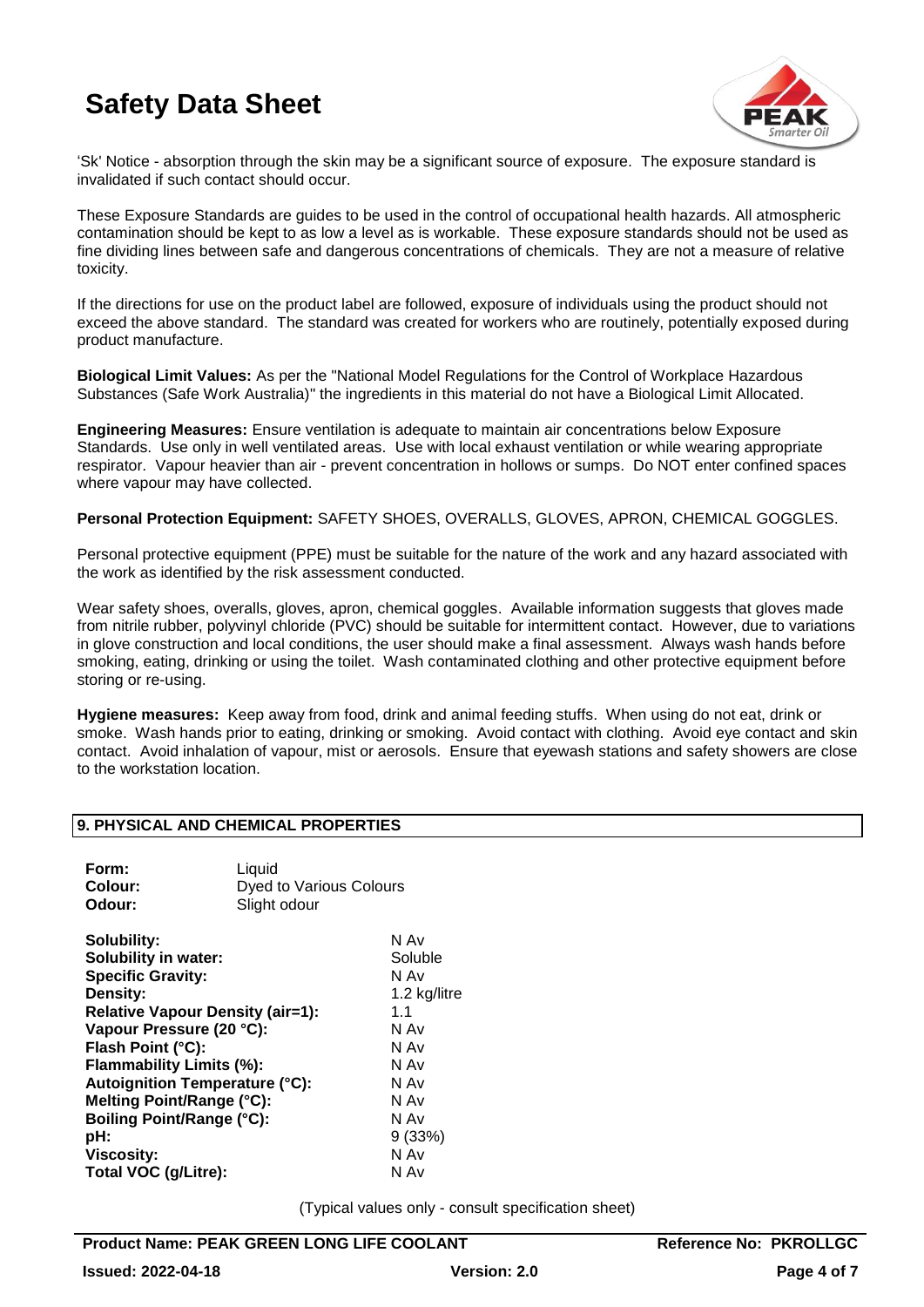

### $N Av = Not available, N App = Not applicable$

#### **10. STABILITY AND REACTIVITY**

**Chemical stability:** This material is thermally stable when stored and used as directed.

**Conditions to avoid:** Elevated temperatures and sources of ignition.

**Incompatible materials:** Avoid strong acids, bases.Avoid reaction with oxidising agents

**Hazardous decomposition products:** Oxides of carbon and nitrogen, smoke and other toxic fumes.

**Hazardous reactions:** No known hazardous reactions.

#### **11. TOXICOLOGICAL INFORMATION**

No adverse health effects expected if the product is handled in accordance with this Safety Data Sheet and the product label. Symptoms or effects that may arise if the product is mishandled and overexposure occurs are:

#### **Acute Effects**

**Inhalation:** Material may be an irritant to mucous membranes and respiratory tract.

**Skin contact:** Contact with skin may result in irritation.

**Ingestion:** Harmful if swallowed. Swallowing can result in nausea, vomiting and irritation of the gastrointestinal tract.

**Eye contact:** An eye irritant.

#### **Acute toxicity**

**Inhalation:** This material has been classified as not hazardous for acute inhalation exposure. Acute toxicity estimate (based on ingredients):  $LC_{50} > 20.0$  mg/L for vapours or  $LC_{50} > 5.0$  mg/L for dust and mist.

**Skin contact:** This material has been classified as not hazardous for acute dermal exposure. Acute toxicity estimate (based on ingredients):  $LD_{50} > 2,000$  mg/Kg bw

**Ingestion:** This material has been classified as a Category 4 Hazard. Acute toxicity estimate (based on ingredients):  $300 < L D_{50} \leq 2,000$  mg/Kg bw

**Corrosion/Irritancy:** Eye: this material has been classified as not corrosive or irritating to eyes. Skin: this material has been classified as not corrosive or irritating to skin.

**Sensitisation:** Inhalation: this material has been classified as not a respiratory sensitiser. Skin: this material has been classified as not a skin sensitiser.

**Aspiration hazard:** This material has been classified as not an aspiration hazard.

**Specific target organ toxicity (single exposure):** This material has been classified as not a specific hazard to target organs by a single exposure.

### **Chronic Toxicity**

**Mutagenicity:** This material has been classified as not a mutagen.

**Carcinogenicity:** This material has been classified as not a carcinogen.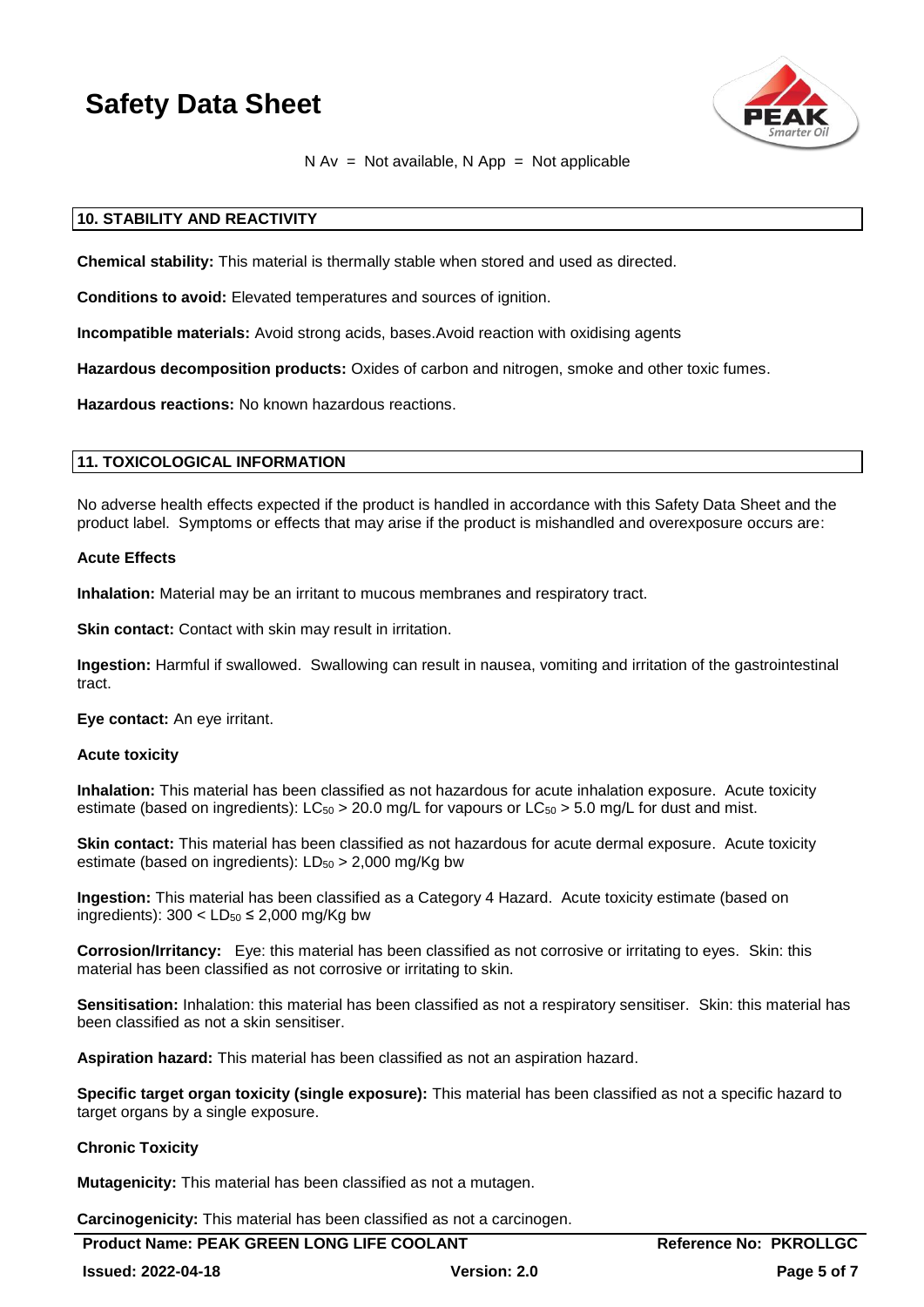

**Reproductive toxicity (including via lactation):** This material has been classified as not a reproductive toxicant.

**Specific target organ toxicity (repeat exposure):** This material has been classified as a Category 2 Hazard. Swallowing may result in harm to the kidney.

#### **12. ECOLOGICAL INFORMATION**

Avoid contaminating waterways.

**Acute aquatic hazard:** This material has been classified as not hazardous for acute aquatic exposure. Acute toxicity estimate (based on ingredients): > 100 mg/L

**Long-term aquatic hazard:** This material has been classified as not hazardous for chronic aquatic exposure. Non-rapidly or rapidly degradable substance for which there are adequate chronic toxicity data available OR in the absence of chronic toxicity data, Acute toxicity estimate (based on ingredients): >100 mg/L, where the substance is not rapidly degradable and/or BCF  $<$  500 and/or log  $K_{ow}$   $<$  4.

**Ecotoxicity:** No information available.

**Persistence and degradability:** No information available.

**Bioaccumulative potential:** No information available.

**Mobility:** No information available.

#### **13. DISPOSAL CONSIDERATIONS**

Persons conducting disposal, recycling or reclamation activities should ensure that appropriate personal protection equipment is used, see "Section 8. Exposure Controls and Personal Protection" of this SDS.

If possible material and its container should be recycled. If material or container cannot be recycled, dispose in accordance with local, regional, national and international Regulations.

#### **14. TRANSPORT INFORMATION**

#### **ROAD AND RAIL TRANSPORT**

Not classified as Dangerous Goods by the criteria of the "Australian Code for the Transport of Dangerous Goods by Road & Rail" and the "New Zealand NZS5433: Transport of Dangerous Goods on Land".

#### **MARINE TRANSPORT**

Not classified as Dangerous Goods by the criteria of the International Maritime Dangerous Goods Code (IMDG Code) for transport by sea.

#### **AIR TRANSPORT**

Not classified as Dangerous Goods by the criteria of the International Air Transport Association (IATA) Dangerous Goods Regulations for transport by air.

#### **15. REGULATORY INFORMATION**

#### **This material is not subject to the following international agreements:**

Montreal Protocol (Ozone depleting substances) The Stockholm Convention (Persistent Organic Pollutants)